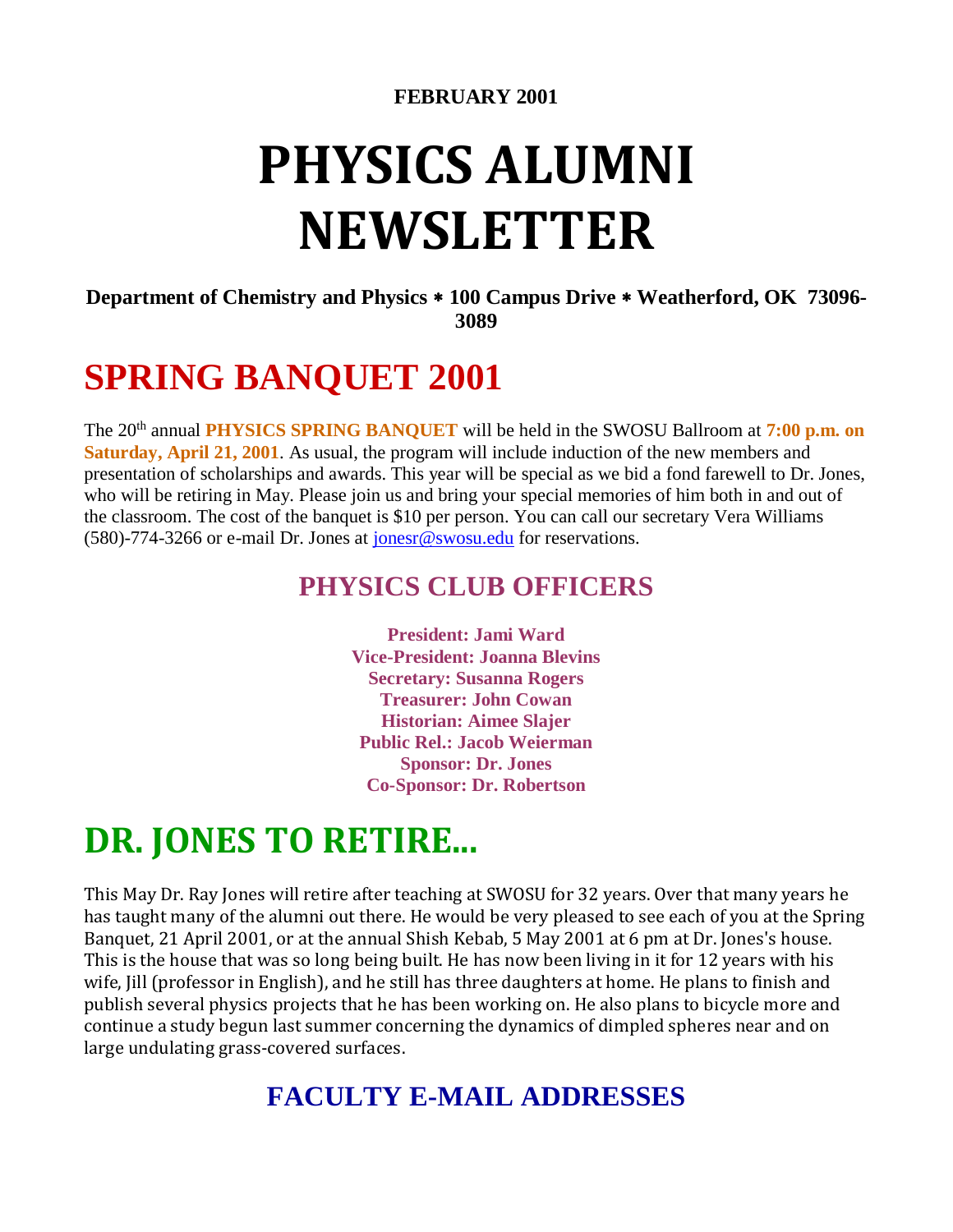**[gofortt@swosu.edu](mailto:gofortt@swosu.edu) [jonesr@swosu.edu](mailto:jonesr@swosu.edu) [roberts@swosu.edu](mailto:roberts@swosu.edu) [rogersc@swosu.edu](mailto:rogersc.swosu.edu)**

# **Food, Fun, Food**

The 2001 Annual **Physics Shish Kebab** is scheduled for **May 5, 2001**. The venue is the country estate of Dr. Jones where there's plenty of room to get away from it all. This is usually the most talked-about event of the year. The food is to die for, and there's always enough to eat yourself to death! The surroundings afford a chance for self-reflection as you take a stroll down Cedar Canyon or the opportunity to pit yourself against the all-too-young students in a game of volleyball. Old friends and new acquaintances provide plenty of conversation. And don't forget the awards ceremonies. These are the ones that we can't hand out in the more "civilized" setting of the annual banquet! Food service starts whenever it's ready-usually around 6 p.m. For more information or directions to the Jones Manor, give us a call or drop an e-mail request. Y'all come!

# **Contributions Needed**

It's been a long time (a whole year!) since we appealed to you for money. Thanks to the generous support of alumni the Physics Department is fairly well funded to provide scholarships to deserving and/or needy students. Our endowments have provided sufficient earnings to fund this cause. However, the Physics "Unrestricted" Foundation funds are now depleted. We urgently need (tax exempt) donations into this fund. This fund has been used for such purposes as supplementing the university-provided travel expenses for potential new faculty, and purchasing the ACT information of prospective students for recruitment purposes. The cost of these needed activities cannot come from university funds.

It is hoped that alumni will appreciate the value of the education that they worked hard to obtain while in the SWOSU Physics Department and will help to continue this opportunity for future students. We need approximately \$1000 / year invested in this fund. If you can help please send your contribution to: SWOSU Foundation, 100 Campus Dr. Weatherford, OK 73096. Be sure to indicate "PHYSICS UNRESTRICTED", and don't forget to ask about matching funds from your employer!

# **Physics Club Float Wins First Prize**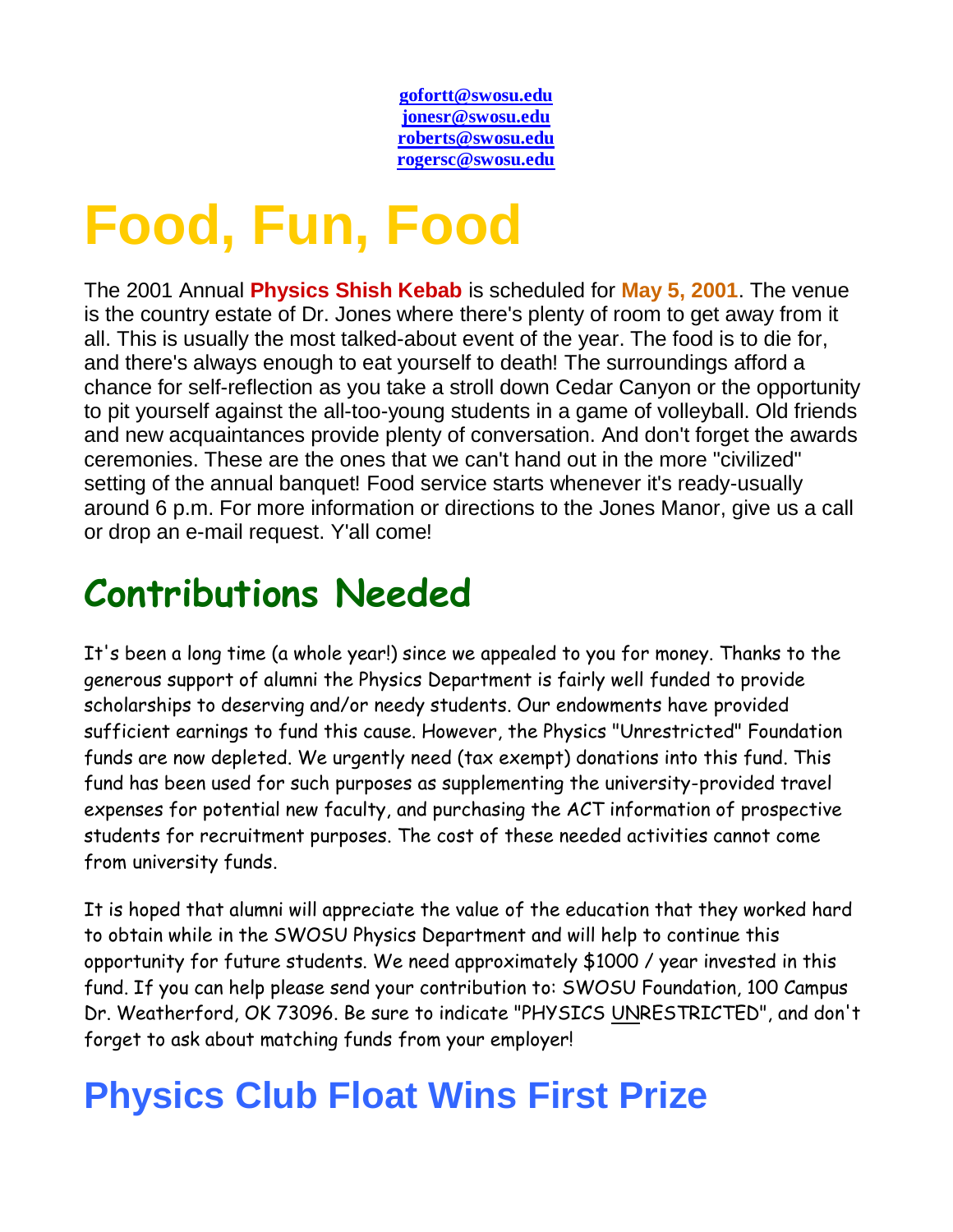The Physics Club easily walked away with the first-prize money in the 2000 Homecoming parade competition. The theme for the floats was "Can't Cage the Rage." The seven competing floats did the obvious thing with a bulldog and a cage. Pryor junior, Jacob Weierman supplied the idea and much of the artwork for our float. The idea for the float was: The Bronchos (Central State) had captured Brandi while she was studying her physics and put her in the SWOSU Dogcatcher truck. Brandi's face could be seen through the barred side windows in the back of the truck. A sinister broncho who was driving was seen in the front side windows. The truck then broke open with the front half pitching forward and the back half pitching backward with the figures in the windows disappearing. A triumphant Brandi rises out through the broken truck top with the unconscious (or maybe dead) broncho held over her head. The action then reversed, repeating every 20 seconds. We also had appropriate (or maybe inappropriate) music playing. The trailer bed was a highway with road signs saying, "STOP the Bronchos" and "YIELD to DAWGS." Being the "Physics Club," others seemed to assume that the float was powered by all kinds of motors and gears. Actually, the power for the animation was supplied by six bio-mechanical units concealed within the truck. Coordination of the float movement consisted of interfacing the bio-mechanical units via low-level, bidirectional acoustic waves. (Last year we won second.) *To see an animation of the float, check out the club's web page at [http://www.swosu.edu/students/orgs/physclub/home.htm](https://swosu.edu/students/orgs/physclub/home.htm)*

Good judgment comes from experience. Unfortunately, experience usually comes from bad judgment.

# **Excising Holes**

Dr. Robertson has joined forces with Dr. Darryl Leiter (of the Foreign Science and Technology Center, Charlottesville, VA) in excising event horizons from General Relativity. Their latest entry can be found on the Los Alamos electronic archive (affectionately known as the xxx files) at [http://arXiv.org/abs/gr-qc/0101025.](http://arxiv.org/abs/gr-qc/0101025) (A shorter version of the paper has been submitted to the journal, General Relativity and Gravitation.) They describe a bi-metric GR with an exponential metric. In this theory, each point of spacetime is endowed with a flat metric, which is the inertial frame of special relativity and Newtonian mechanics and a GR type metric that represents the curvature of spacetime due to gravitation and/or non-inertial frame effects. The combination permits local conservation of energy-momentum, which is not possible in conventional GR, and also eliminates event horizons and singularities from GR.

The motivation for these endeavors came from previous studies of neutron stars and black hole candidates in x-ray binary systems. Neutron stars clearly have strong magnetic fields and display numerous phenomena that depend on them. Black holes cannot possess such an attribute, but they nevertheless display the same spectral features. Robertson and Leiter are presently completing analyses of spectral data (obtained from the Chandra X-ray Observatory) that strongly support the hypothesis that the stellar mass black hole candidates possess intrinsic magnetic fields. Robertson will present the results at the April APS meeting in Washington, D.C. Researchers from other places have shown considerable interest in this work. Whether we are observing black holes, compact objects with no event horizons, or whether we ultimately will find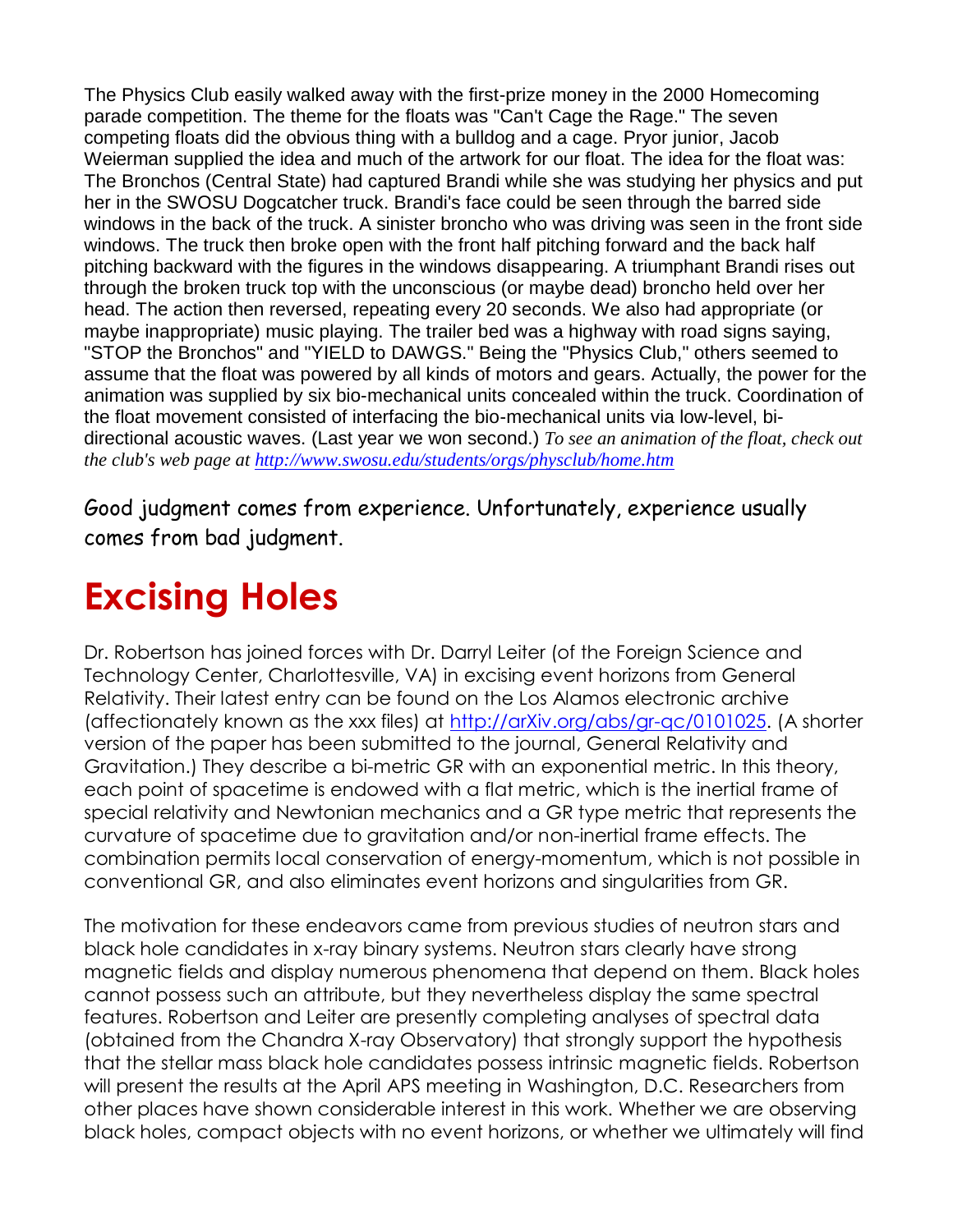the whole idea of curved spacetime to be wrong are all mighty sobering thoughts. It is fun to think about it.

> Murphy's Laws: 1. If anything can go wrong, it will. 2. Nothing is as easy as it looks. 3. Everything takes longer than you think.

### **2000 SPRING BANQUET**

Dateline: April 1, 2000

#### Event: Physics Spring Banquet

#### Setting: SWOSU University Ballroom

Thirty-five students, faculty, alumni, friends, and family gathered for the annual feast. Attending alumni were **Thomas Turvaville** ('81), now living in Portland, OR, **Ron Wollmann** ('73) now living in Bessie, and **Terry Goforth** ('81) from Weatherford. As usual, a good time was had by all. This year's event saw the induction of three new Sigma Pi Sigma members into the SWOSU chapter, bringing the total number of lifetime members to 156. The "new millennium" inductees were **Joanna Blevins**, a sophomore from OKC, **Trevor Ellis**, a senior from El Reno, and **Jami Ward**, a junior from Memphis, TX. Other awards handed out during the evening included the Outstanding New Club Member, **Joanna Blevins**; the Leadership Award, **Aimee Slajer**, a senior from Noble; and the Distinguished Service Award, **Jami Ward**. \$4,500 in scholarships were presented to five very worthy students. **Joanna Blevins** received the Outstanding Midclassman in Physics award and its accompanying \$1,000 **Arthur McClelland Memorial Scholarship**, an award endowed by alumnus **Rick Pearson** ('78) in memory of his grandfather. **Jacob Weierman**, a junior from Pryor, received the **J.R. Pratt Scholarship** for \$1,000, and **John Cowan**, a junior from OKC, was awarded \$1,000 for the **Benny J. Hill Scholarship**. Two **Physics Alumni Scholarships** were presented as well: \$1,000 went to **Jami Ward**, and \$500 went to **Anthony Riffle**, a junior from Altus. *The physics students and faculty of SWOSU want to thank you, our physics alumni, for your generous support. Without you, we could not continue to give this much needed and appreciated assistance to our students. THANK YOU!*

Physics and Engineering Club President **Aimee Slajer** and Vice-President **Jami Ward** outlined the club's activities for the year including a video record of the club's visit to Argonne National Laboratory and the greater Chicago area. In a more "somber" moment, Dr. Ray Jones offered a "eulogy" to the retiring Dr. Garabed Armoudian, hitting just a few of the highlights from his years as a graduate student at LSU, as a post-doc at Columbia, and as a teacher and departmental chair at SWOSU. Dr. A was, of course, given equal time for rebuttal.

Thank you to everyone who attended for making the banquet a success, and to all our beloved alumni and friends, we'd love to see you at the 2001 event!

# **Oh, The Places We've Been!**

The Physics and Engineering Club continues to be extremely active. Last spring (2000) we took a trip to Chicago (via van) to tour the Argonne National Lab. While there we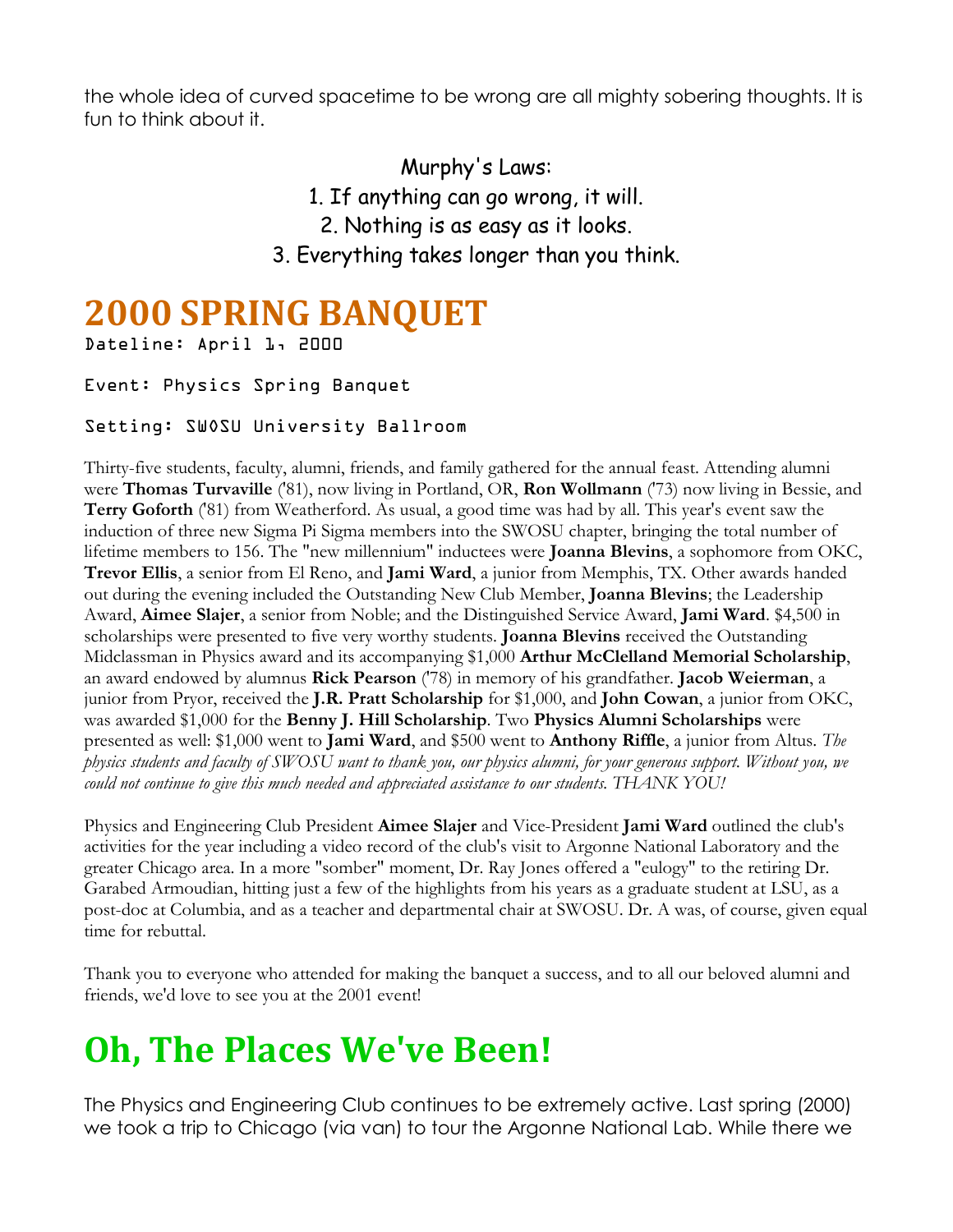also visited museums and took in some good food and entertainment. A good informative time was had by all. Drs Robertson and Jones did the driving. The only bigcity problem that we had was that the van's spare tire was stolen while we were parked downtown. We drove the 900 miles back without a spare.

In October 2000 the club traveled to Rice University, Houston, TX, for a joint meeting of SPS, and various other divisions of the American Institute of Physics. Two Students, Jami Ward and John Cowan presented papers on research that they had done the previous summer.

On 5-6 April 2000, we will be in the Denver, CO area to tour some labs, including the National Renewable Energy Laboratory. We will be staying at the Days Inn West near Golden. If you live in the area get in touch via e-mail now and we can try to make contact.

# **Jingle All the Way**

Christmas 2000 saw a new fund raiser for the Club. Christmas balls were painted with various SWOSU themes. They sold for \$5 each, the cost of materials was about \$1 each, but quite a bit of labor and some waste was involved.

#### *WE HEAR THAT***...**

**Brad Flippin** ('88) is living in Somerset County, England. He's still working on the Apache helicopter program for Boeing while getting a taste British culture.

**Patrick Heys** (attended late 80's) is working at Ernst and Young training new employees who provide support for internally developed software.

**Tom Turvaville** ('81) is an architect for Industrial Design Corporation where he designs fabs for microelectronics. companies worldwide

### **LET US KNOW WHAT'S UP WITH YOU!!!**

We'd love to hear from you! Give us a call. Drop us an e-mail or a note. Better yet, come on by-to the banquet, to the shish kebab, or just any ol' time. We try to keep our records up-to-date, but we can't do it without your help. Let us know where you are and what you're doing these days. And if you know another alumnus who's been out of touch, send us his/her name and address-we'll do the rest!

#### **WE'RE WAITING TO HEAR FROM YOU!!!**

e-mail us at the addresses above, or drop us a line at 100 Campus Drive, Weatherford, OK 73096-3098, or call us at